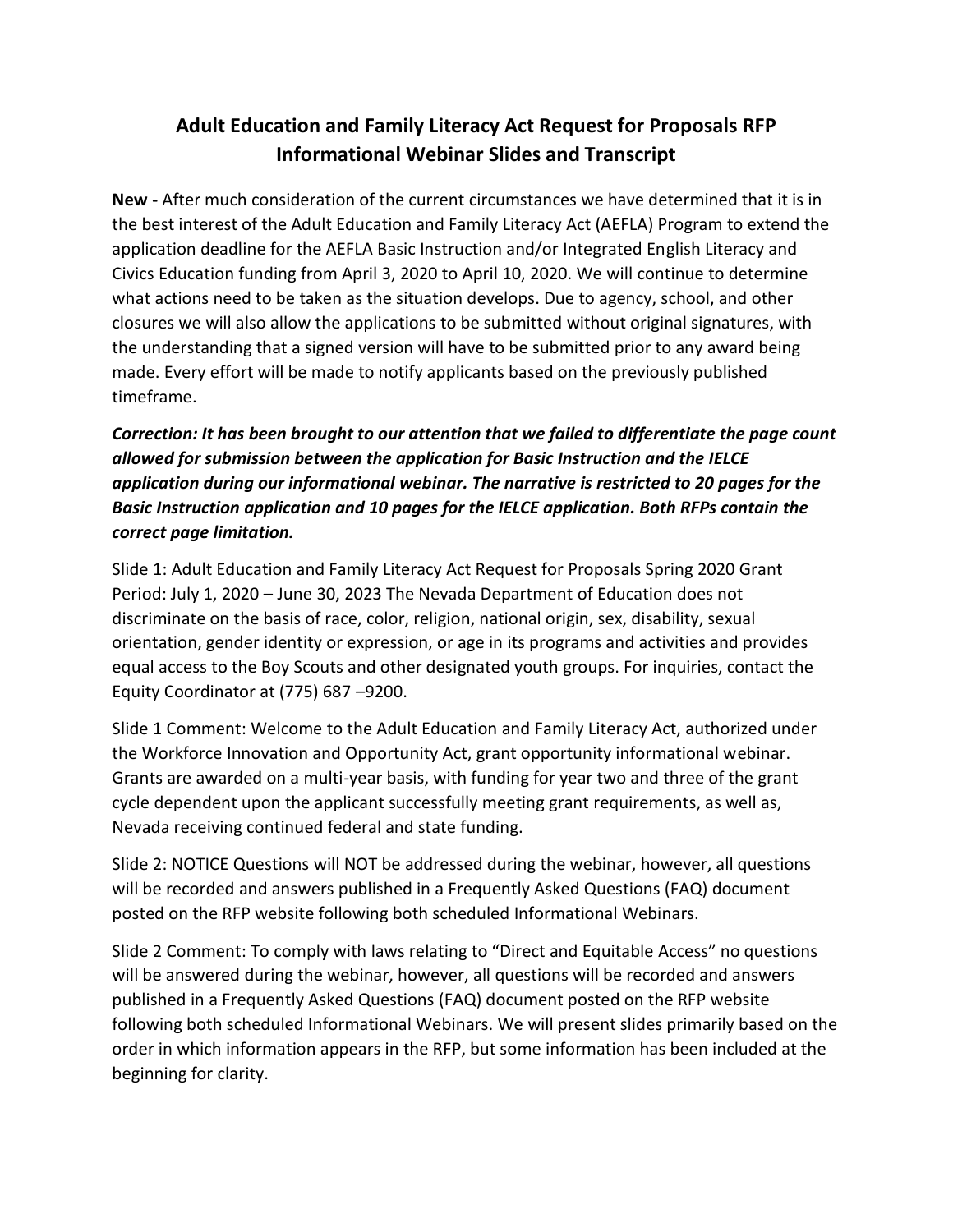Slide 3: Correction Page 7 – \*Please Note: Applying for Section 225 funds is optional. Applicants proposing programming for criminal offenders in correctional institutions and for other institutionalized individuals must complete all sections of the Narrative portion of the RFP, including section J. Agencies not applying for Section 225 funding do not need to fill out section I. Funding shall not exceed 20% of Nevada's federal funding distribution as described in Sec.  $222(a)(1)$ .

Slide 3 Comment: Please be aware that there is an error on page 7 in reference to applying to use federal basic instruction funds for Section 225, the narrative portion required is section I, not section J.

Slide 4: Mission: Nevada Adult Education creates innovative and responsive educational opportunities for diverse adult learners. Vision: Nevada Adult Education will be the catalyst to empower and prepare Nevadans to achieve their life goals and aspirations.

Slide 4 comment: (Read whole slide)

Slide 5: There will be two separate applications: 1. Workforce Innovation and Opportunity Act, Title II Section 231 Adult Education and Family Literacy Act Application (Basic Instruction): Adult Basic Education (ABE), Adult Secondary Education (ASE), and English Language Acquisition (ELA), and/or Correctional and other Institutionalized Individuals 2. Workforce Innovation and Opportunity Act, Title II Adult Education and Family Literacy Act: Section243, Integrated English Literacy and Civics Education Funding (IELCE) Application

Slide 5 Comment: There are two separate funding applications available  $-1$  is for the Basic Instruction funds under section 231. the second one is for the Integrated English Literacy and Civics Education funding under section 243. We will be reviewing the parts of the RFPs that will be the same for both, and then we will cover requirements specific to each. All information shown on the slides comes directly from the RFP.

Slide 6: Timeline: Request for Proposals Released: Friday, January 31, 2020. Proposals Due: Friday, April 3, 2020 by 5:00 p.m. Grant Information Webinars: Monday, February 3, 2020, 2:00 p.m. Friday, February 14, 2020, 9:00 a.m.

Slide 6 Comment: The request for proposals were released on January 31st and will be due on April 3rd by 5 PM pacific time. This webinar will be repeated on February 14th at 9 AM pacific time. There will be no difference between the two webinars.

Slide 7: Eligible Individual: A. who has attained 16 years of age; B. who is not enrolled or required to be enrolled in secondary school under State law; and C. who: i. is basic skills deficient; ii. does not have a secondary school diploma or its recognized equivalent, and has not achieved an equivalent level of education; or iii. is an English language learner.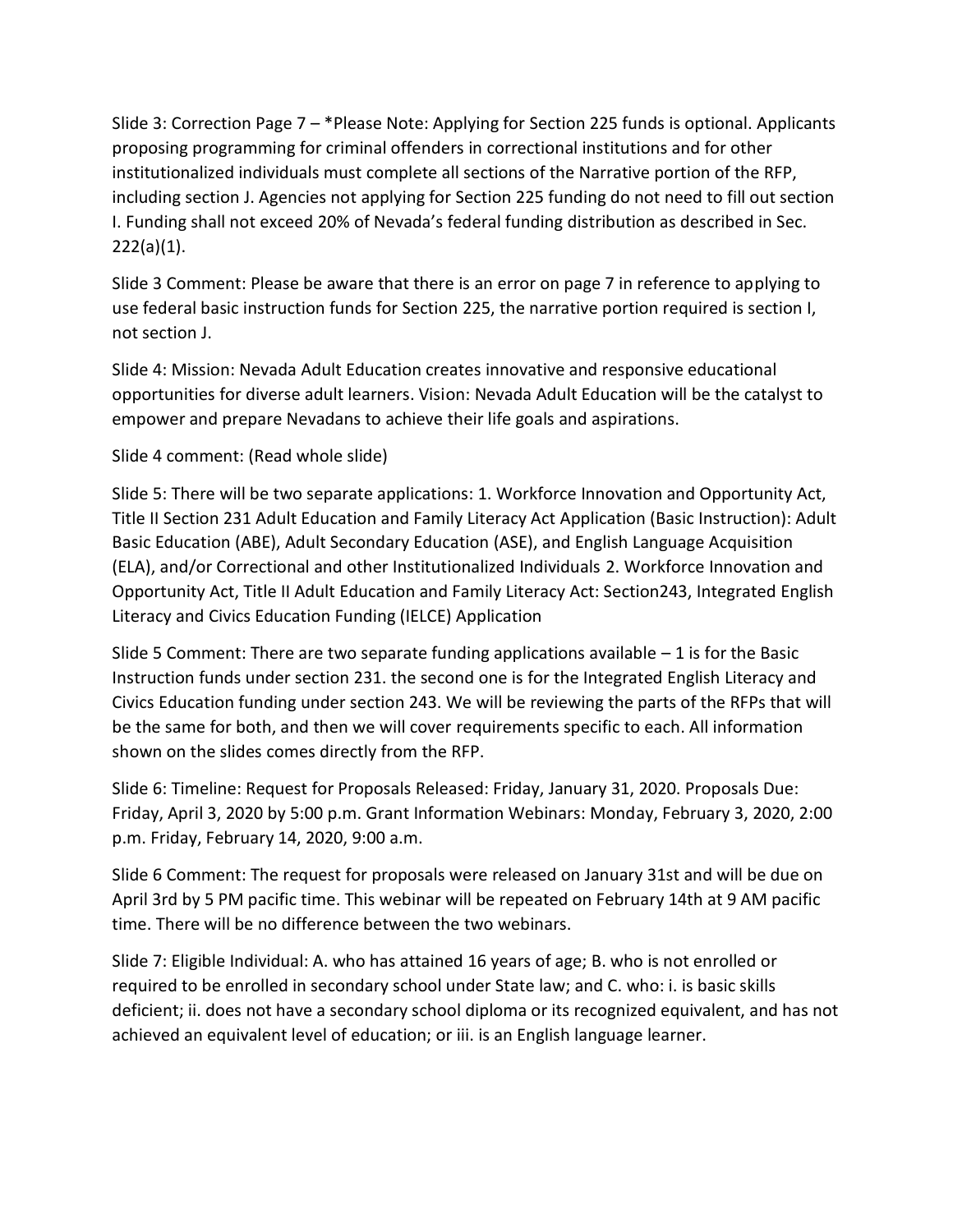Slide 7 Comment: The funds must be used to provide educational services below the postsecondary level to those members of the community who are eligible individuals. WIOA Title II provides this definition of an eligible individual.

Slide 8: Eligible Applicants Sec.§ 463.24 (a) an eligible provider must demonstrate past effectiveness by providing performance data on its record of improving the skills of eligible individuals, particularly eligible individuals who have low levels of literacy, in the content domains of reading, writing, mathematics, English language acquisition, and other subject areas relevant to the services contained in the State's application for funds. An eligible provider must also provide information regarding its outcomes for participants related to employment, attainment of secondary school diploma or its recognized equivalent, and transition to postsecondary education and training; and (b) There are two ways in which an eligible provider may meet the requirements: (1) An eligible provider that has been funded under the Adult Education and Family Literacy Act must provide performance data to demonstrate past effectiveness. (2) An eligible provider that has not been previously funded under the Adult Education and Family Literacy Act must provide performance data to demonstrate its past effectiveness in serving basic skills deficient eligible individuals, including evidence of its success in achieving outcomes listed in paragraph (a) of this section.

Slide 8 Comment: All applications received will be screened to determine eligibility prior to scoring. Applications will first be reviewed internally to determine that all required documents are included with original signatures, as well as, documentation required to show "demonstrated effectiveness". Applications that are incomplete, or determined to be from a provider that is not an eligible provider of "demonstrated effectiveness" will not be reviewed or scored by the review panel.

Slide 9: Eligible Applicants Continued… Eligible applicants are organizations that have demonstrated effectiveness in providing adult education and literacy activities that may include: (A) a local educational agency; (B) a community-based organization or faith-based organization; (C) a volunteer literacy organization; (D) an institution of higher education; (E) a public or private nonprofit agency; (F) a library; (G) a public housing authority; (H) a nonprofit institution that is not described in any of subparagraphs (A) through (G) and has the ability to provide adult education and literacy activities to eligible individuals; (I) a consortium or coalition of the agencies, organizations, institutions, libraries, or authorities described in any of subparagraphs (A) through (H); (J) a partnership between an employer and an entity described in any of subparagraphs (A) through (I). AEFLA 203(5); and (K) other.

Slide 9 Comment: WIOA identifies eligible applicants as including A through K shown here.

Slide 10: Demonstrated Effectiveness Federal law requires that the applicant must establish eligibility based on demonstrated effectiveness related to improving the literacy skills of eligible individuals; achieving outcomes for participants related to employment, attainment of secondary school diploma or its recognized equivalent, and transition to postsecondary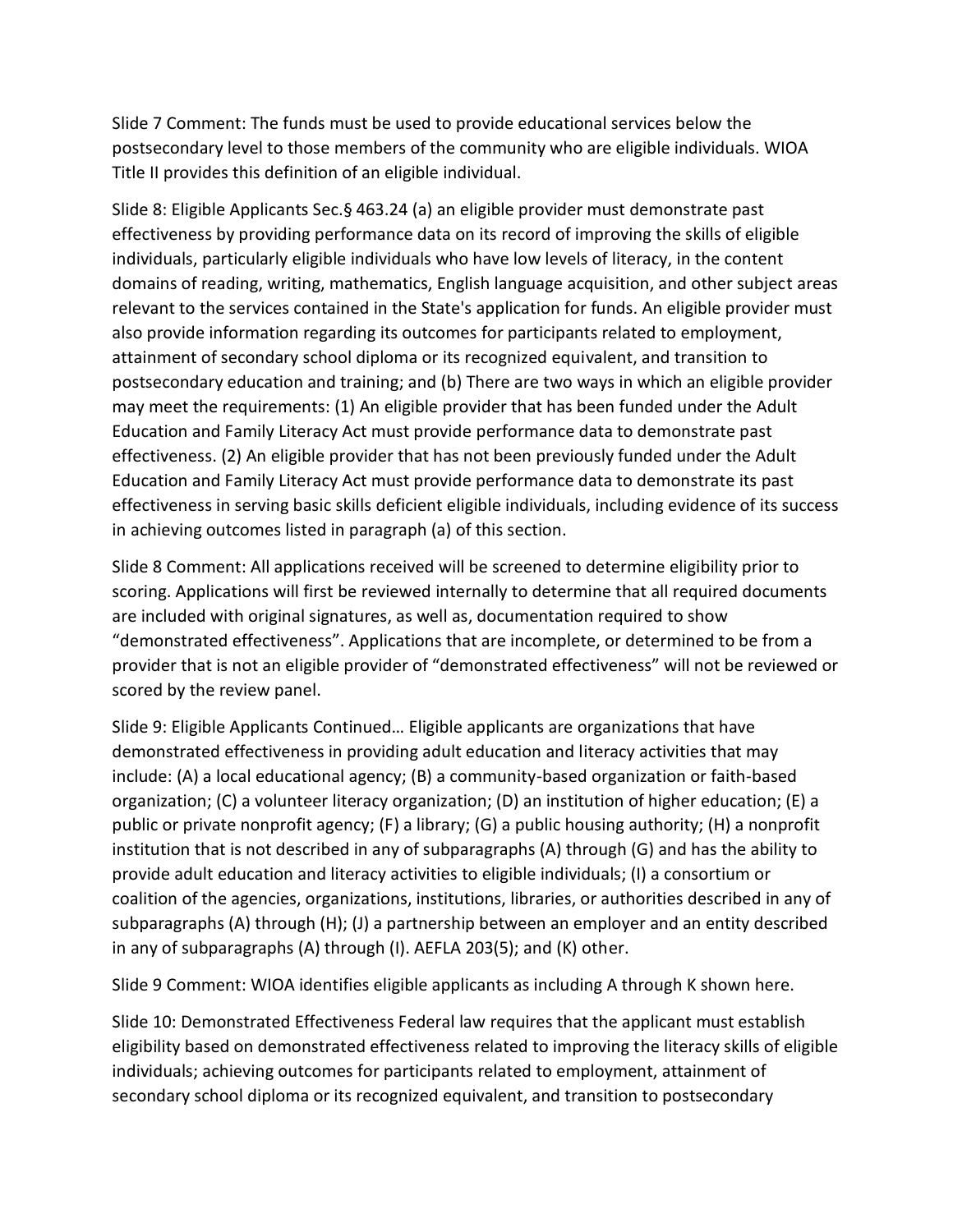education and training. Eligibility will be evaluated prior to scoring. Only proposals from eligible applicants will be scored.

Slide 10 Comment: (Read whole slide)

Slide 11: Direct & Equitable Access The State shall ensure that: All eligible providers have direct and equitable access to apply for grants or contracts under this section. The same grant or contract announcement process is used for all eligible providers. This is a competitive process. There is no guarantee that submitting a proposal will result in funding or funding at the requested level. Applicants that are not recommended for funding will be notified and may reapply in future grant competitions

Slide 11 Comment: (Read whole slide)

Slide 12: Review Process Review panel comprised of both NDE and non-NDE individuals with expertise in areas related to adult education and family literacy, and representatives from state and local agencies serving similar populations. Once all of the applications have been evaluated, the review panel will submit to NDE its ranking of applications. Applications will also be reviewed by the appropriate Local Workforce Development Board. Final funding decisions will be made by NDE.

Slide 12 Comment: All applications that are determined to be complete and be from a provider of "demonstrated effectiveness" will be reviewed by a panel using the 13 considerations required by the Workforce Innovation and Opportunity Act.

Slide 13: Thirteen Considerations in Evaluating Program Applications 1) the degree to which the eligible provider would be responsive to a) regional needs as identified in the local plan under section 108; and b) serving individuals in the community who were identified in such plan as most in need of adult education and literacy activities, including individuals: i. who have low levels of literacy skills; or ii. who are English language learners.

Slide 13 Comment: #1 under the 13 considerations requires Nevada to assess the extent that the applicant addresses regional needs and proposes to serve individuals within the community most in need of services.

Slide 14: Thirteen Considerations Continued... 2. the ability of the eligible provider to serve eligible individuals with disabilities, including eligible individuals with learning disabilities.

Slide 14 Comment: #2 under the 13 considerations requires Nevada to assess how, and to what extent, the applicant proposes to serve individuals with disabilities, including learning disabilities.

Slide 15: Thirteen Considerations Continued... 3. past effectiveness of the eligible provider in improving the literacy of eligible individuals, to meet State-adjusted levels of performance for the primary indicators of performance described in WIOA section 116, especially with respect to eligible individuals who have low levels of literacy.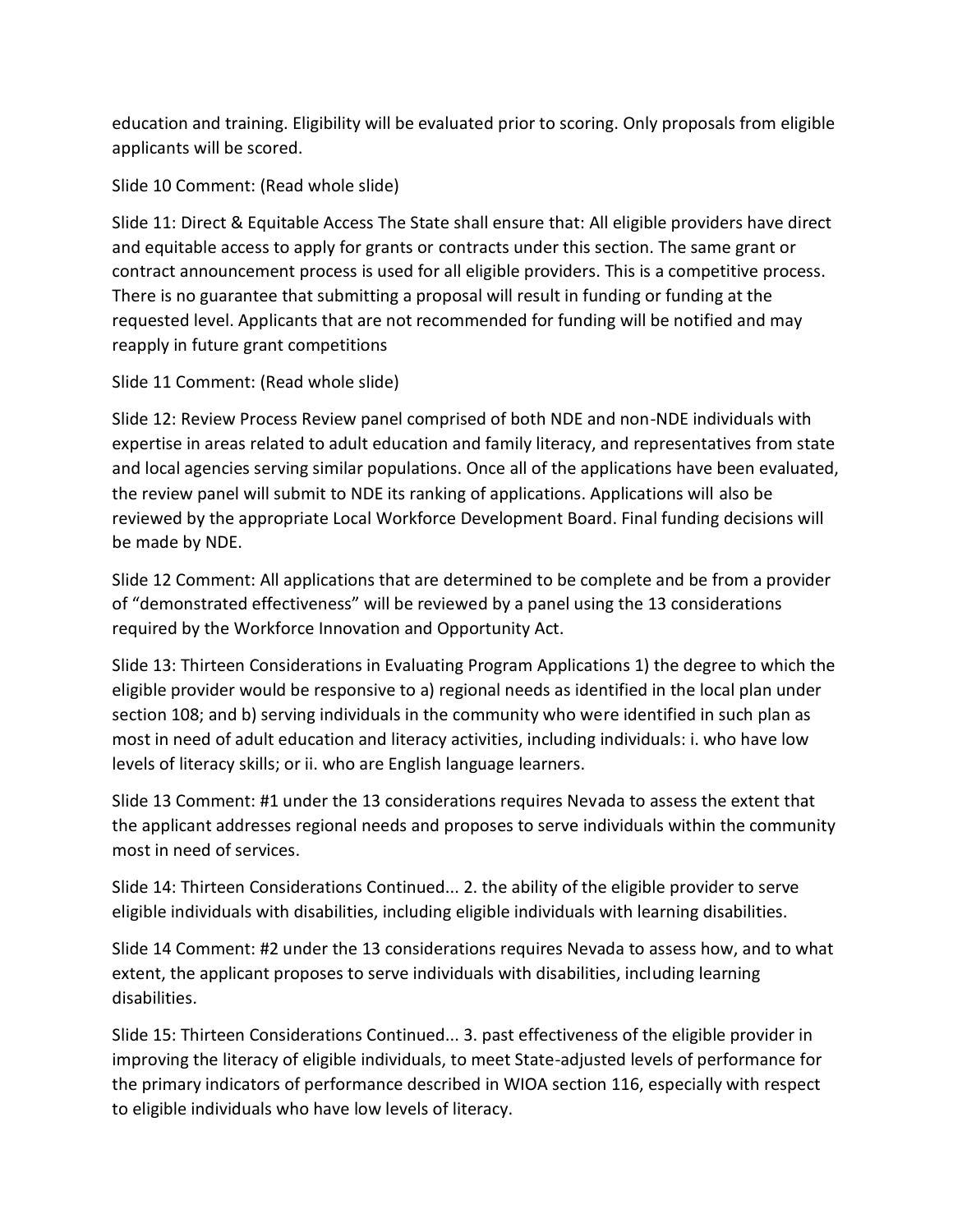Slide 15 Comment: #3 under the 13 considerations requires Nevada to assess how the applicant will contribute to meeting the state performance targets.

Slide 16: Thirteen Considerations Continued... 4. the extent to which the eligible provider demonstrates alignment between proposed activities and services and the strategy and goals of the local plan under section 108, as well as the activities and services of the one-stop partners.

Slide 16 Comment: #4 under the 13 considerations requires Nevada to consider the applicants' alignment of their proposed activities and services with the local workforce development board plan. All proposals will be reviewed by the local workforce development board prior to the committee review.

Slide 17: Thirteen Considerations Continued... 5. whether the eligible provider's program a) is of sufficient intensity and quality, and based on the most rigorous research available so that participants achieve substantial learning gains; and b) uses instructional practices that include the essential components of reading instruction.

Slide 17 Comment: #5 under the 13 considerations requires Nevada to evaluate the extent to which applicants could effectively deliver the essential components of reading instruction. Applications must also be reviewed to determine that sufficient intensity and quality of instruction will be offered.

Slide 18: Thirteen Considerations Continued... 6. whether the eligible provider's activities, including whether reading, writing, speaking, mathematics, and English language acquisition instruction delivered by the eligible provider, are based on the best practices derived from the most rigorous research available and appropriate, including scientifically valid research and effective educational practice.

Slide 18 Comment: Under this consideration, applications will be evaluated regarding the use of research based instructional practices.

Slide 19: Thirteen Considerations Continued... 7. whether the eligible provider's activities effectively use technology, services, and delivery systems, including distance education in a manner sufficient to increase the amount and quality of learning and how such technology, services, and systems lead to improved performance.

Slide 19 Comment: For this consideration, Nevada will determine the extent to which instruction will include the effective use of technology.

Slide 20: Thirteen Considerations Continued... 8. whether the eligible provider's activities provide learning in context, including through integrated education and training, so that an individual acquires the skills needed to transition to and complete postsecondary education and training programs, obtain and advance in employment leading to economic self-sufficiency, and to exercise the rights and responsibilities of citizenship.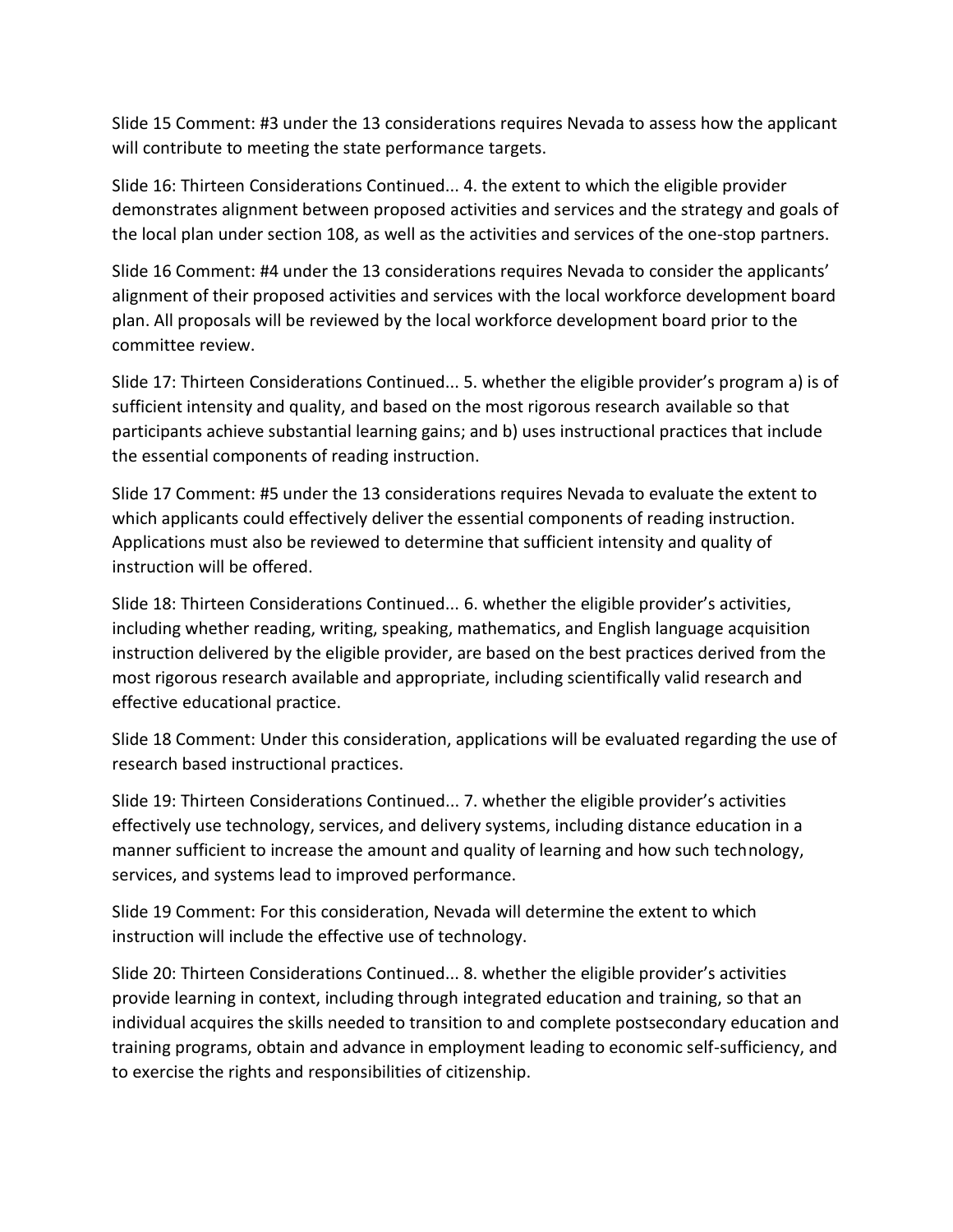Slide 20 Comment: #8 of the 13 considerations requires Nevada to ensure whether the eligible provider's activities provide learning in context, including through integrated education and training, so that an individual acquires the skills needed to transition to and complete postsecondary education and training programs, obtain and advance in employment leading to economic self-sufficiency, and to exercise the rights and responsibilities of citizenship.

Slide 21: Thirteen Considerations Continued… 9. whether the eligible provider's activities are delivered by well-trained instructors, counselors, and administrators who meet any minimum qualifications established by the State, where applicable, and who have access to high quality professional development, including through electronic means.

Slide 21 Comment: #9 under the 13 considerations requires Nevada to consider whether the eligible provider's activities are delivered by well-trained instructors, counselors, and administrators who meet any minimum qualifications established by the State, where applicable, and who have access to high quality professional development, including through electronic means.

Slide 22: Thirteen Considerations Continued... 10. whether the eligible provider's activities coordinate with other available education, training, and social service resources in the community, such as by establishing strong links with elementary schools and secondary schools, postsecondary educational institutions, institutions of higher education, local workforce investment boards, one-stop centers, job training programs, and social service agencies, business, industry, labor organizations, community-based organizations, nonprofit organizations, and intermediaries, for the development of career pathways

Slide 22 Comment: #10 under the 13 considerations requires Nevada to consider the extent the applicant coordinates adult education services with other available education, training, and social services within the community, including links with school districts, postsecondary institutions, local workforce boards, one-stop centers, job training programs, and social service agencies, business, industry, labor organizations, community-based organizations, nonprofit organizations, and intermediaries, for the development of career pathways.

Slide 23: Thirteen Considerations Continued... 11.whether the eligible provider's activities offer flexible schedules and coordination with Federal, State, and local support services (such as child care, transportation, mental health services, and career planning) that are necessary to enable individuals, including individuals with disabilities or other special needs, to attend and complete programs

Slide 23 Comment: #11 of the 13 considerations requires Nevada to consider the access to services and the coordination with other support services necessary for individuals to participate and complete the adult education programming.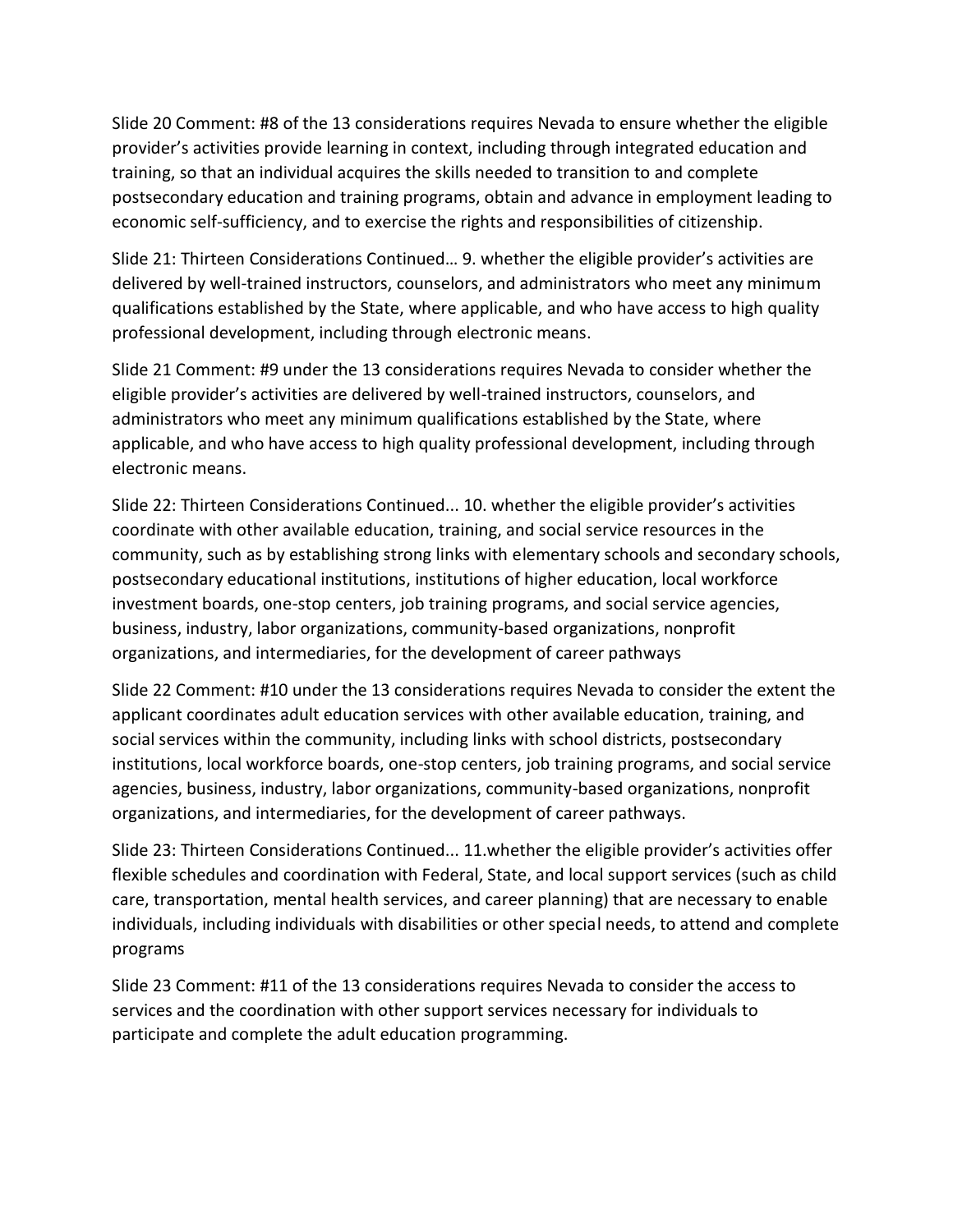Slide 24: Thirteen Considerations Continued.. 12.whether the eligible provider maintains a highquality information management system that has the capacity to report measurable participant outcomes (consistent with section 116) and to monitor program performance; and

Slide 24 Comment: #12 of the 13 considerations requires Nevada to consider whether the eligible provider would be able to maintain the information management system and report required participant outcomes.

Slide 25: Thirteen Considerations Continued... 13.whether the local areas in which the eligible provider is located have a demonstrated need for additional English language acquisition programs and civics education programs.

Slide 25 Comment: The 13th consideration is whether the local areas in which the eligible provider is located have a demonstrated need for additional English language acquisition programs and civics education programs.

Slide 26: Additional Requirements: 1. Match: A twenty-five percent non-federal match is required, or maintenance of effort for previously-funded programs, whichever is higher. The match can be in the form of matching funds, in-kind contributions, or a combination of both. 2. Supplement not Supplant - Funds for this program must be used to supplement (increase the level of services) and not supplant (replace) funds from nonfederal sources. 3. Program Income - Local providers charging fees must use the program income generated by federal adult education funds for allowable costs to the federal adult education program. Fees must be necessary and reasonable and not impose a barrier to the participation of disadvantaged persons. Program Income must be tracked separately.

Slide 26 Comment: The federal grant requires that Nevada meet a minimum of 25% match. Therefore, the state requires successful applicants to meet a minimum 25% match for federal funds awarded. The requirement for supplement not supplant specifies that Any program activity required by state law, State Board of Education rules, or local board policy may not be paid with federal funds . State or local funds may not be decreased or diverted for other uses merely because of the availability of these funds. Grantees must maintain documentation which clearly demonstrates the supplementary nature of these funds. AEFLA 241(a) Program income generated by successful applicants must be tracked separately, be allowable, necessary, and reasonable and not impose a barrier for people to participate in the program.

Slide 27: Performance Indicators Every successful applicant will be responsible for collecting and reporting the federally required performance indicators under WIOA.

Slide 27 Comment: All grant recipients are required to report performance indicator results to the Nevada Department of Education's Office of Adult Education.

Slide 28: Application Format: 1. The required application narrative (Sections A-H) may not exceed 10 pages, excluding Executive Summary. 2. All pages must be numbered, on standard letter size (8-1/2" x 11"), single-spaced, and in 12-point font. 3. The signature page must include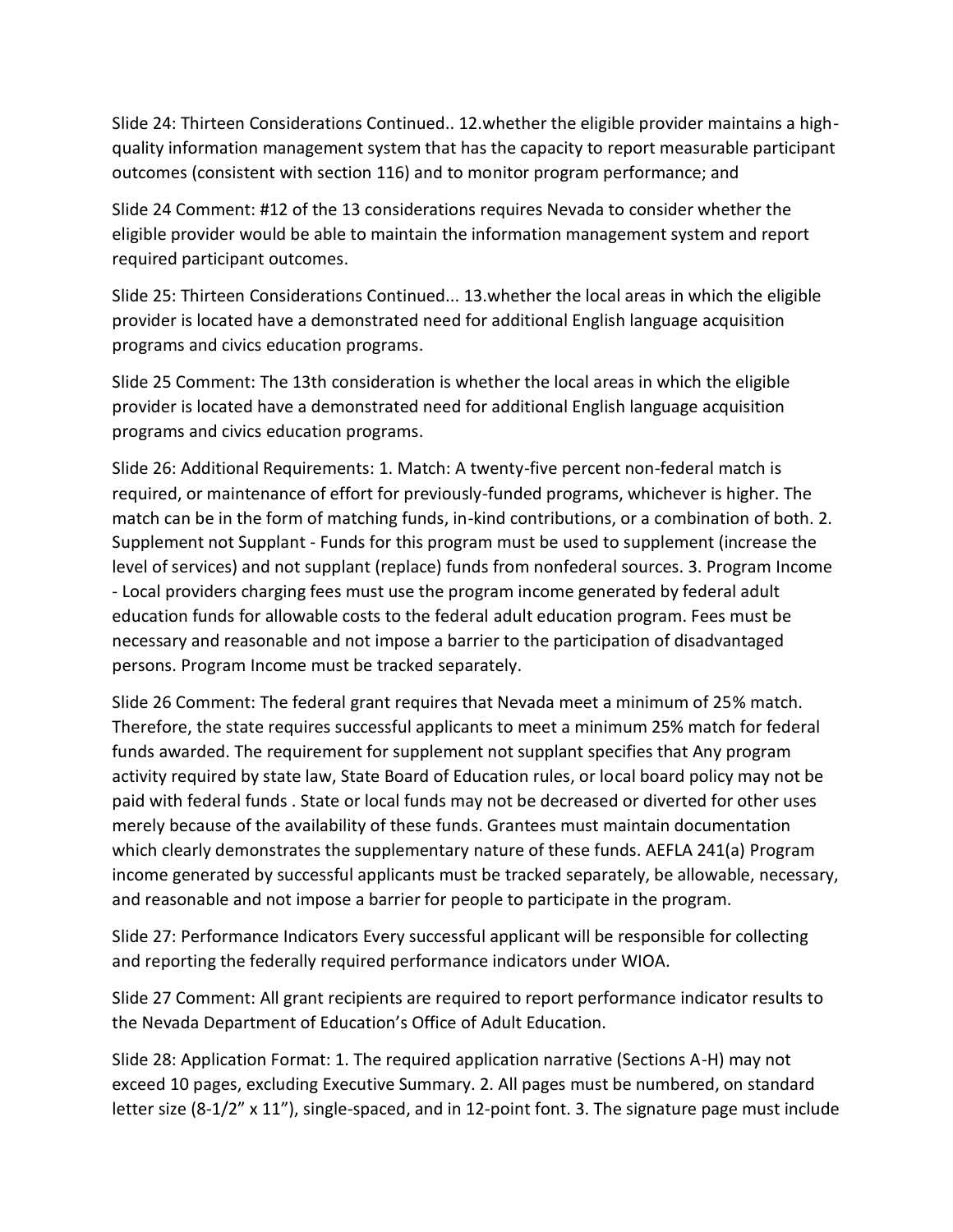original (may be scanned for transmission) or electronic signatures of the lead organization/fiscal agent. 4. Applicants must submit Certifications and Assurances forms with original (may be scanned for transmission) or electronic signatures. 5. No more than 6 pages of supplemental attachments (beyond the maximum page limits as detailed in Parts I & II, above) may be included with the RFP response.

Slide 28 Comment: These bullet-points show the application format required for submission and this information is included in the RFP.

Slide 29: Submission Process and Deadline All applications must: 1. be received by the submission deadline; 2. include all required original signatures; 3. include all required documents; and 4. include required documentation of past effectiveness.

An electronic copy of the proposal must be submitted to: nolsen@doe.nv.gov with Kjwastun@doe.nv.gov and ariannaflorence@doe.nv.gov copied. The electronic version should include all required components of the proposal. Incomplete or late proposals will not be considered. Proposals will be due by 5 p.m. on Friday, April 3, 2020.

Slide 29 Comment: For the purpose of the application the signatures are considered original when signed and then scanned for electronic submission. Proposals will be due by 5 PM on Friday, April 3, 2020.

Slide 30: Required Elements Part I: Application Introduction (not scored): Applicant Information, Assurances, Certifications Forms, Certification Regarding Debarment, Suspension, Ineligibility and Voluntary Exclusion, Lower Tier Cover Transactions, Certifications Regarding Lobbying; Debarment, Suspension and Other Responsibility Matters; and Drugfree Workplace Requirements, Executive Summary (no more than 2 pages), Demonstration of Effectiveness.

Slide 30 Comment: In part 1 of the application the listed elements are required but not scored. Applications that do not include all of the required elements will not be considered for review. The Executive Summary should include an overview of the proposed project with enough detail to describe how the program is a part of the larger organization.

Slide 31: Required Elements Continued… Part II: Narrative (no more than 10 pages): Section A: Needs Assessment, Section B: Past Effectiveness, Section C: Local Workforce Development Board (LWDB) Plan Alignment and Community Partnerships, Section D: Curriculum and Instructional Practices, Section E: Leadership and Instructional Staff Qualifications, Section F: Professional Development, Section G: Data Collection, Section H: Budget Narrative, Section I: (Basic Instruction application only) Corrections and/or Institutionalized Individuals (If Applicable)

Slide 31 Comment: Scoring begins with part II of the application. We will provide additional details on the required sections under Part II, the Narrative further along in the Power Point.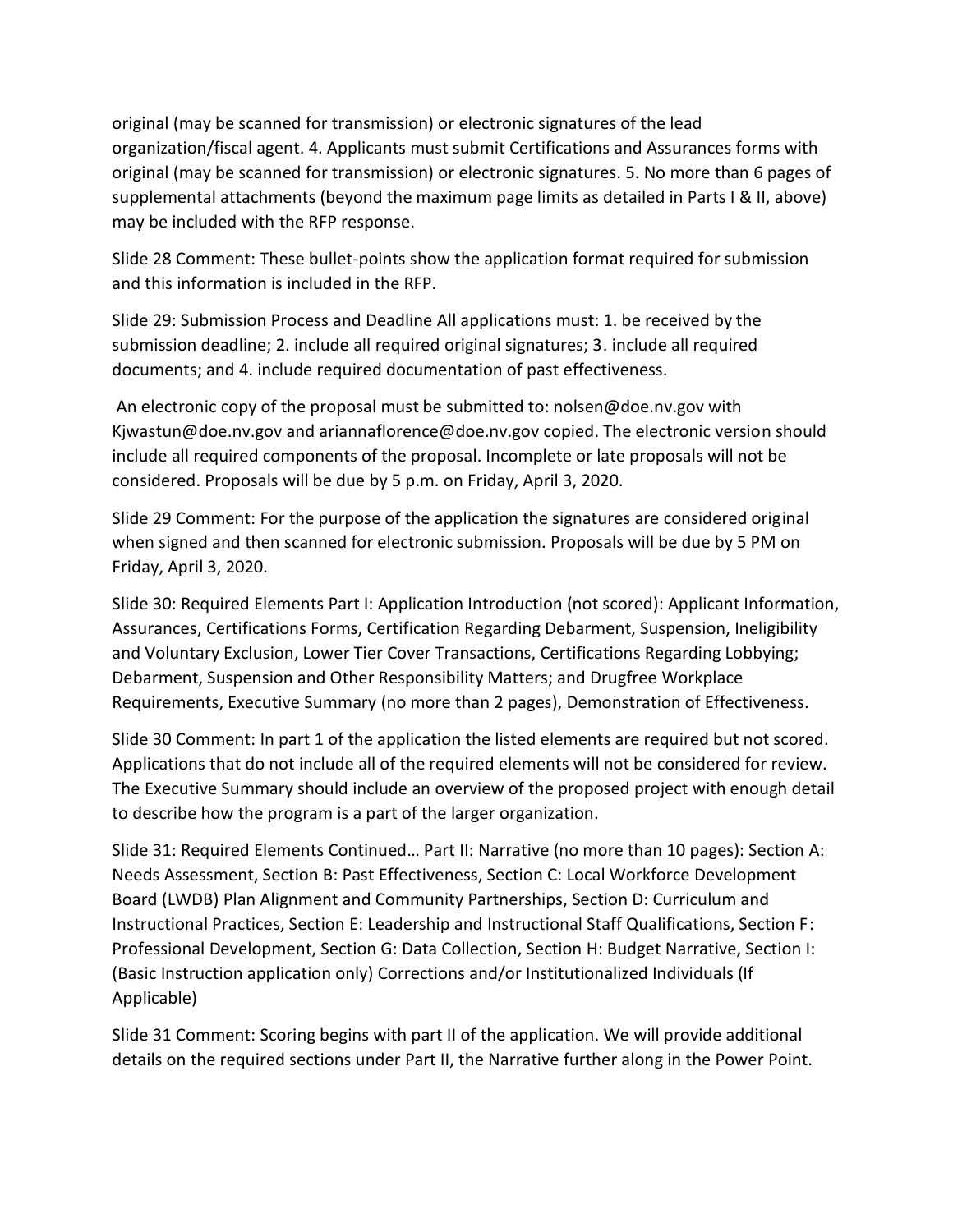Slide 32: Assurances: Read carefully before signing, applicants are agreeing to meet all requirements within the assurances upon signing. Successful applicants may have future funding reduced or terminated for non-compliance.

Slide 32 Comment: Although assurance documents are required in both RFPs, they are not the same. Applicants completing applications for both the Basic Instruction funds and the IELCE funds will have two separate (and different) assurance documents that will require signatures.

Slide 33: Workforce Innovation and Opportunity Act, Title II-Section 231 Adult Education and Family Literacy Act (AEFLA) Application (Basic Instruction)

Slide 33 Comment: Now we will go into the requirements that are specific to each individual grant. We will start with the Basic Instruction grant, the AEFLA section 231 funds.

Slide 34: Purpose of Section 231 – Basic Instruction Assist adults to become literate and obtain the knowledge and skills necessary for employment and economic self-sufficiency; a) assist adults who are parents or family members to obtain the education and skills that are necessary to becoming full partners in the educational development of their children; and lead to sustainable improvements in the economic opportunities for their family; b) assist adults in attaining a secondary school diploma and in the transition to postsecondary education and training, including through career pathways; and c) assist immigrants and other individuals who are English language learners in improving their reading, writing, speaking, and comprehension skills in English; and mathematics skills; and acquiring an understanding of the American system of Government, individual freedom, and the responsibilities of citizenship.

Slide 34 Comment: The purpose of section 231 for the Basic Instruction funds is outlined within the law.

Slide 35: Distribution of Funds Key "floors and ceilings" for AEFLA funds: State may retain up to 5.0% of the award for administrative costs. State may use up to 12.5% of the award for State Leadership activities. State must pass-through at least 82.5% of the award to eligible providers for adult education instructional services (Basic Instruction). Not more than 20% of this amount may be used by programs for corrections and/or institutionalized persons.

Slide 35 Comment: The floors and ceilings listed here reflect the federal requirements for section 231 that states must meet.

Slide 36: Available Funds Approximately \$5.4 million will be available for distribution to successful applicants Funding Formula - previously funded successful applicants, will be funded based on the following factors: equal base amount of \$60,000 per awarded applicant; demonstrated need within the service area proportionate to the percentage of participants served by the applicant by county equaling 30% of available funds; outreach sites equaling 1% of available funds; previous enrollment numbers (rolling average) represented by participant contact hours equaling 45% of available funds; and previous performance outcomes (rolling average) equaling 25% of available funds. The base amount and percentages above are subject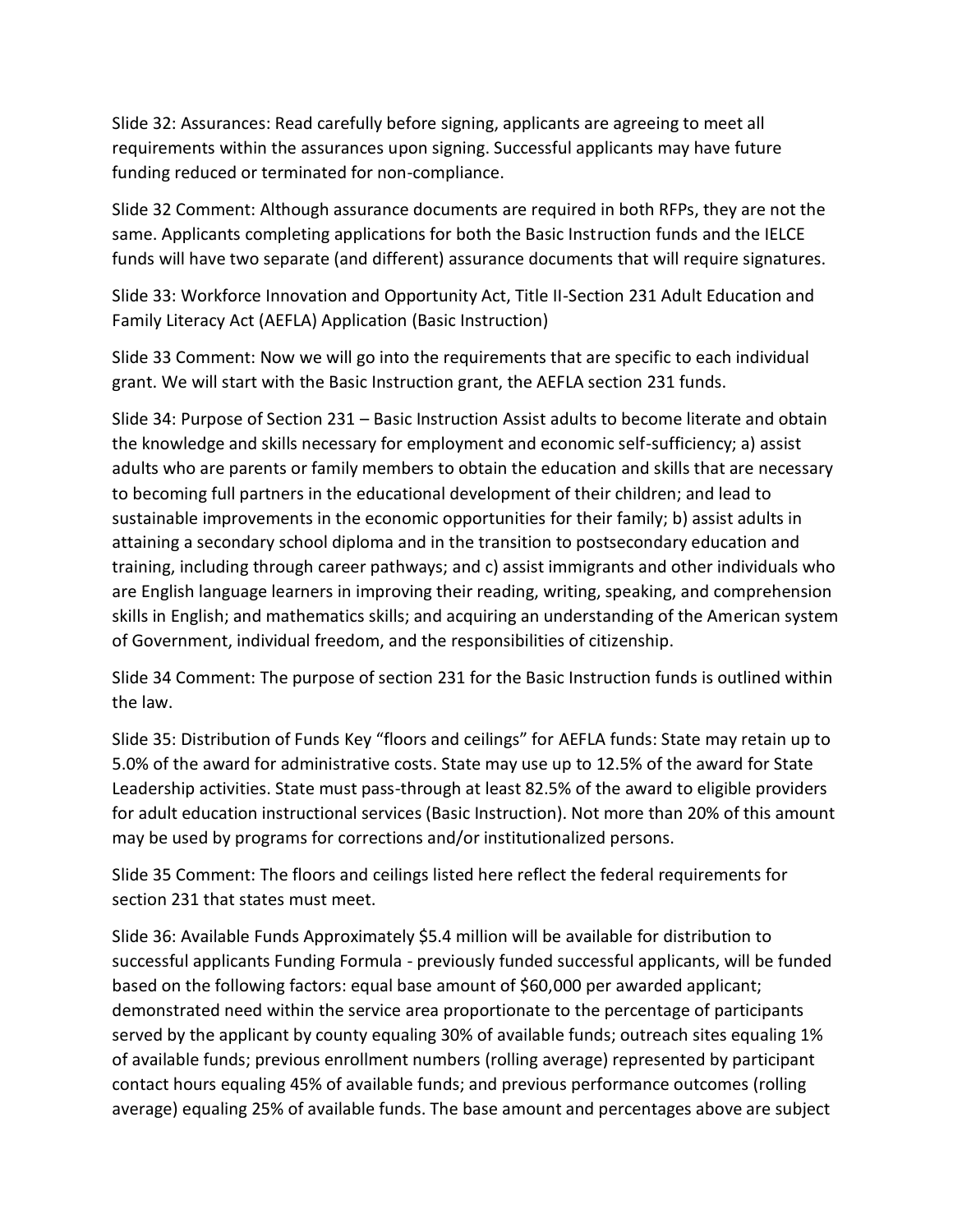to change as needed and determined by NDE. Percentages within the funding formula will change in years two and three of the grant cycle.

Slide 36 Comment: (Read whole slide)

Slide 37: Available Funds Continued… Successful applicants that did not receive AEFLA funds in the most recent fiscal year will be funded based on a formula including the following factors: equal base amount of \$60,000; demonstrated need within the service area proportionate to the percentage of participants anticipated to be served by the applicant by county equaling 30% of available funds; and estimated enrollment multiplied by the number of contact hours offered (projected contact hours) equaling 70% of available funds.

Slide 37 Comment: (Read whole slide)

Slide 38: Part II: Narrative Section A: Needs Assessment (total points 20) WIOA 231(e) 1. the degree to which the eligible provider would be responsive to 1. regional needs as identified in the Local Workforce Development Board (LWDB) Plan under section 108; and 2. serving individuals in the community who were identified in such plan as most in need of adult education and literacy activities, including individuals (i) who have low levels of literacy skills; or (ii) who are English language learners; 2. the ability of the eligible provider to serve eligible individuals with disabilities, including eligible individuals with learning disabilities.

Slide 38 Comment: Throughout the narrative questions are listed by section. All applications should address all the included questions under every section of the RFP in detail. We have also referenced the portion of the law that the questions address.

Slide 39: Part II: Narrative Continued… Section B: Past Effectiveness (total points 65) Application should include responses to the eight questions using the most recent three years of performance data.

Slide 39 Comment: (Read whole slide)

Slide 40: Part II: Narrative Continued… Section C: Local Workforce Development Board Plan Alignment and Community Partnerships (total points 40) Applications submitted to NDE will be reviewed by the respective local workforce board who will comment on the extent to which the application is aligned with the local plan under section 108 of WIOA and make recommendations to NDE that promote alignment with the local plan.

Slide 40 Comment: Responses to the questions under section C will help to determine alignment with the local plan.

Slide 41: Part II: Narrative Continued… Section D: Curriculum and Instructional Practices (total points 60)

Slide 41 Comment: There are a total of 12 questions in Section D and each question should be addressed thoroughly, but succinctly.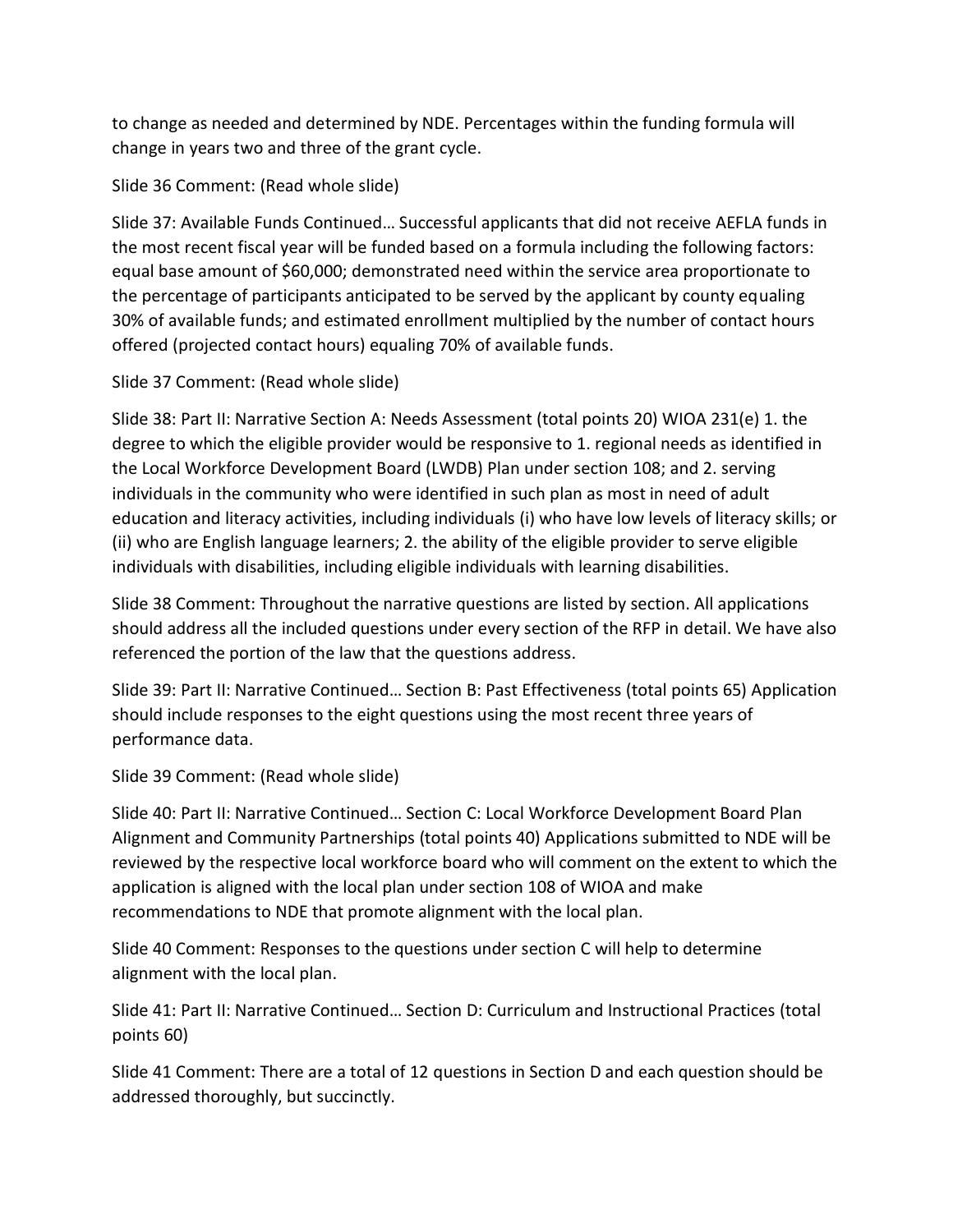Slide 42: Part II: Narrative Continued… Section E: Leadership and Instructional Staff Qualifications (total points 20) WIOA 231(e) (9) whether the eligible provider's activities are delivered by well-trained instructors, counselors, and administrators who meet any minimum qualifications established by the State, where applicable, and who have access to high quality professional development, including through electronic means.

Slide 42 Comment: There are 4 questions in total in the Leadership and Instructional Staff Qualifications section.

Slide 43: Part II: Narrative Continued… Section F: Professional Development (total points 20) WIOA 231(e)(9) whether the eligible provider's activities are delivered by well-trained instructors, counselors, and administrators who meet any minimum qualifications established by the State, where applicable, and who have access to high quality professional development, including through electronic means.

Slide 43 Comment: There are 4 questions in total in the professional development section as well.

Slide 44: Part II: Narrative Continued… Section G: Data Collection & Accountability Reporting (total points 55) WIOA 231(e)(12) whether the eligible provider maintains a high-quality information management system that has the capacity to report measurable participant outcomes and to monitor program performance.

Slide 44 Comment: Currently the state covers the cost of the required Management Information System (MIS) – LACES by LiteracyPro Systems, Inc. We will be reviewing this section looking for the capacity to maintain the data and use data for program decisions driving performance.

Slide 45: Part II: Narrative Continued… Section H: Budget & Funding Priorities Narrative (total points 20) Specify funding priorities and the estimated percentage of funding that will be allocated to each priority (table form is recommended). Explain how projected expenditures are reasonable and allowable. Be sure to detail the proposed use of funds in relation to the objectives, design and scope of project activities, including details of plans for professional development.

Slide 45 Comment: Section H asks for the applicant to explain how it is anticipated funds will be used. The review will include determining if the applicant has a plan for acceptable use of funds, as well as the responsible allocation of funds.

Slide 46: Part II: Narrative Continued… Section I: Section 225 Funding for Corrections and/or Institutionalized Individuals (total points 50) The funds described in sub-section (a) shall be used for the cost of educational programs for criminal offenders in correctional institutions and for other institutionalized individuals, including academic programs for 1. adult education and literacy activities; 2. special education, as determined by the eligible agency; 3. secondary school credit; 4. integrated education and training; 5. career pathways; 6. concurrent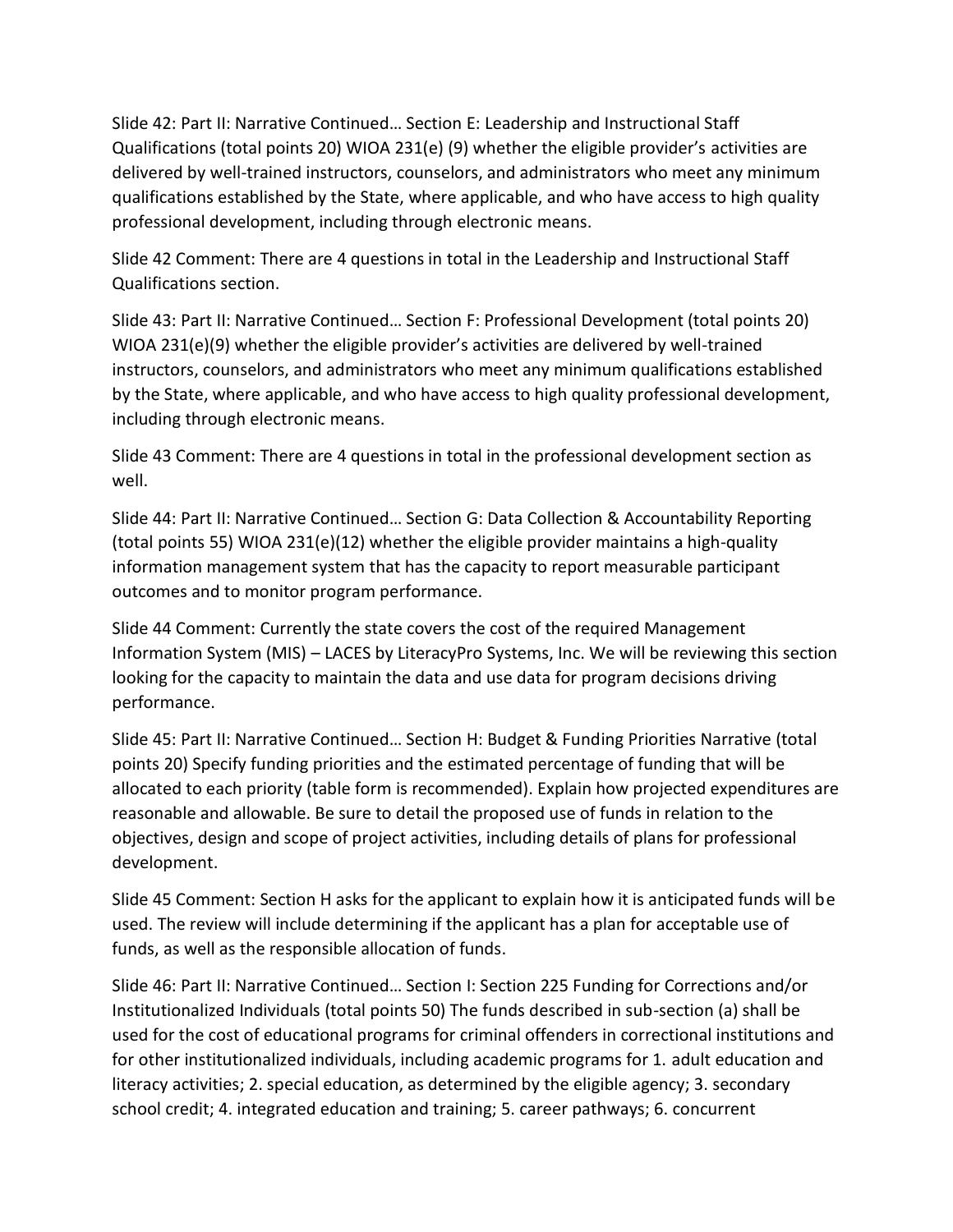enrollment; 7. peer tutoring; and 8. transition to re-entry initiatives and other post-release services with the goal of reducing recidivism. Please Note: Applying for Section 225 funds is optional. Applicants proposing programming for criminal offenders in correctional institutions and for other institutionalized individuals must complete all sections of the Narrative portion of the RFP, including section J. Agencies not applying for Section 225 funding do not need to fill out section I. Funding shall not exceed 20% of Nevada's federal funding distribution as described in Sec. 222(a)(1).

Slide 46 Comment: Applicants who are planning to serve individuals in a correctional setting or other institutionalized individuals must complete Sections I in addition to sections A through H. Responses in I will not be considered as part of the criteria for award of basic funds, but will be used to determine if the applicant has a reasonable plan in place to serve this population.

Slide 47: Workforce Innovation and Opportunity Act, Title II-Section 243 Adult Education and Family Literacy Act Application Integrated English Literacy and Civics Education (IELCE)

Slide 47 Comment: Now we will move onto the specifics for the Integrated English Literacy and Civics Education RFP. Applicants may apply for Basic Instruction funds or IELCE funds, or both.

Slide 48: Purpose of Section 243 IELCE Funding. WIOA 243(c) (1) prepare adults who are English language learners for, and place such adults in, unsubsidized employment in in-demand industries and occupations that lead to economic self-sufficiency; and WIOA 243(c) (2) integrate with the local workforce development system and its functions to carry out the activities of the program.

Slide 48 Comment: The purpose of the 243 Funding for IELCE, under the AEFLA, is to prepare adults who are English language learners for, and place such adults in, unsubsidized employment in in-demand industries and occupations that lead to economic self-sufficiency; and integrate with the local workforce development system and its functions to carry out the activities of the program. Programming under section 243 must include English language acquisition, literacy, civics education, workforce preparation activities, and integrated education and training.

Slide 49: Available Funds A minimum of \$800,000 will be available for distribution to successful applicants Funding Formula -successful applicants will be funded based on the following factors: equal base amount of \$40,000 per awarded applicant; remaining funds divided by estimated enrollment. The funding amounts are subject to change as needed, for both the initial award and years two and three of the grant cycle, as determined by NDE.

## Slide 49 Comment: (Read whole slide)

Slide 50: Part II: Narrative Section A: Needs Assessment (total points 15) 1. Describe the need in the local area for additional English language acquisition programs and civics education. Include supporting demographics for the population which will be served. 2. What partnerships, referral mechanisms, and support services are currently in place to facilitate co-enrollment,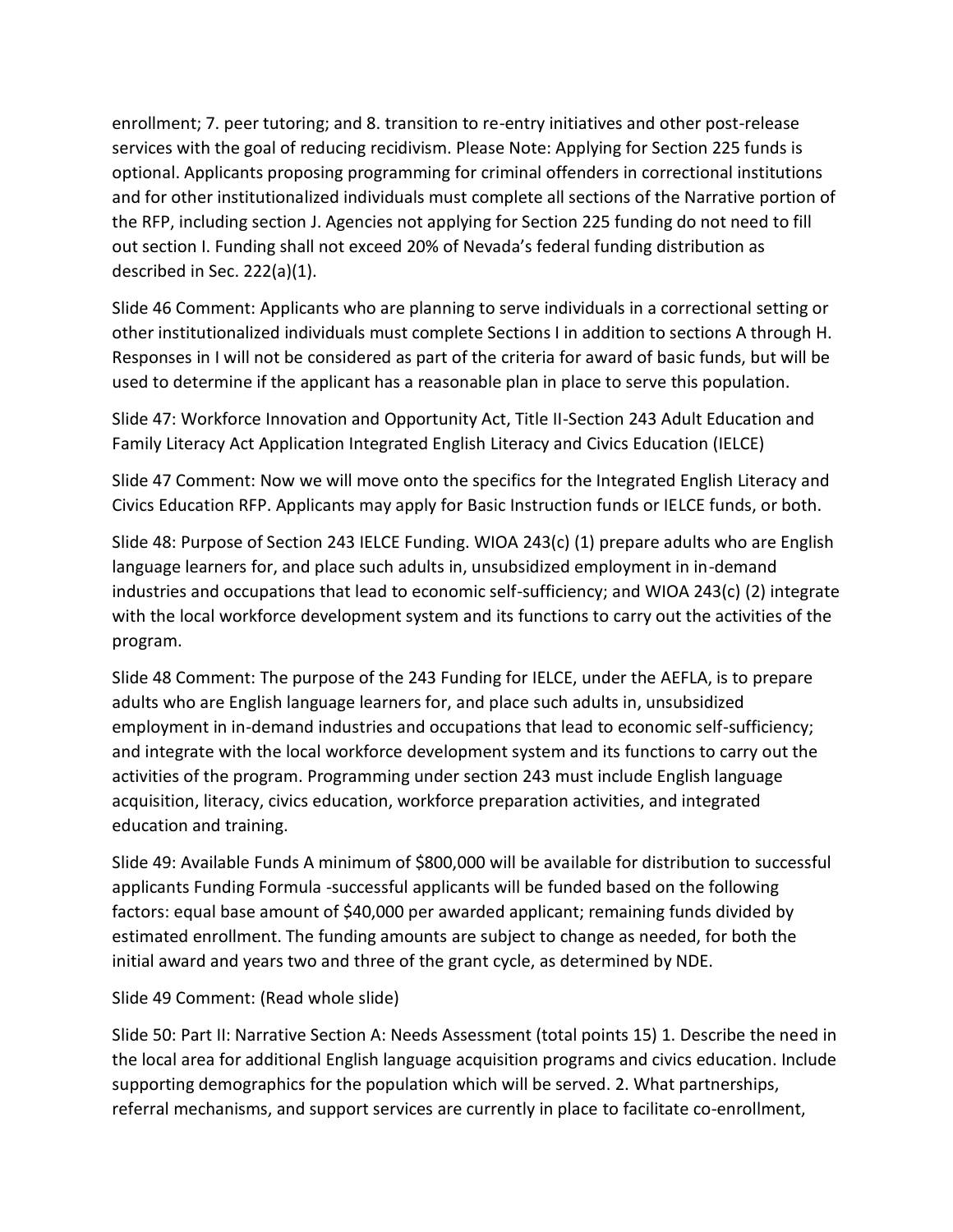retention and recruitment of eligible individuals in IELCE programs? 3. Describe how the IELCE program will be integrated with local workforce development services.

Slide 50 Comment: Throughout the narrative questions are listed by section. All applications should address all the included questions under every section of the RFP in detail. We have also referenced the portion of the law that the questions address.

Slide 51: Part II: Narrative Continued… Section B: Past Effectiveness (total points 65) Application should include responses to the eight questions using the most recent three years of performance data.

Slide 51 Comment: (Read whole slide)

Slide 52: Part II: Narrative Continued… Section C: Local Workforce Development Board Plan Alignment and Community Partnerships (total points 40) Applications submitted to NDE will be reviewed by the respective local workforce board who will comment on the extent to which the application is aligned with the local plan under section 108 of WIOA and make recommendations to NDE that promote alignment with the local plan.

Slide 52 Comment: Responses to the questions under section C will help to determine alignment with the local plan.

Slide 53: Part II: Narrative Continued… Section D: Curriculum and Instructional Practices (total points 100) There are 14 questions in this section, and this section is worth more points than any other.

Slide 53 Comment: There are 14 questions in section D, and this section is worth more points than any other section.

Slide 54: Part II: Narrative Continued… Section E: Leadership and Instructional Staff Qualifications (total points 20) WIOA 231(e) (9) whether the eligible provider's activities are delivered by well-trained instructors, counselors, and administrators who meet any minimum qualifications established by the State, where applicable, and who have access to high quality professional development, including through electronic means.

Slide 54 Comment: There are 4 questions in total in the Leadership and Instructional Staff Qualifications section.

Slide 55: Part II: Narrative Continued… Section F: Professional Development (total points 20) WIOA 231(e)(9) whether the eligible provider's activities are delivered by well-trained instructors, counselors, and administrators who meet any minimum qualifications established by the State, where applicable, and who have access to high quality professional development, including through electronic means.

Slide 55 Comment: There are 4 questions in total in section F as well.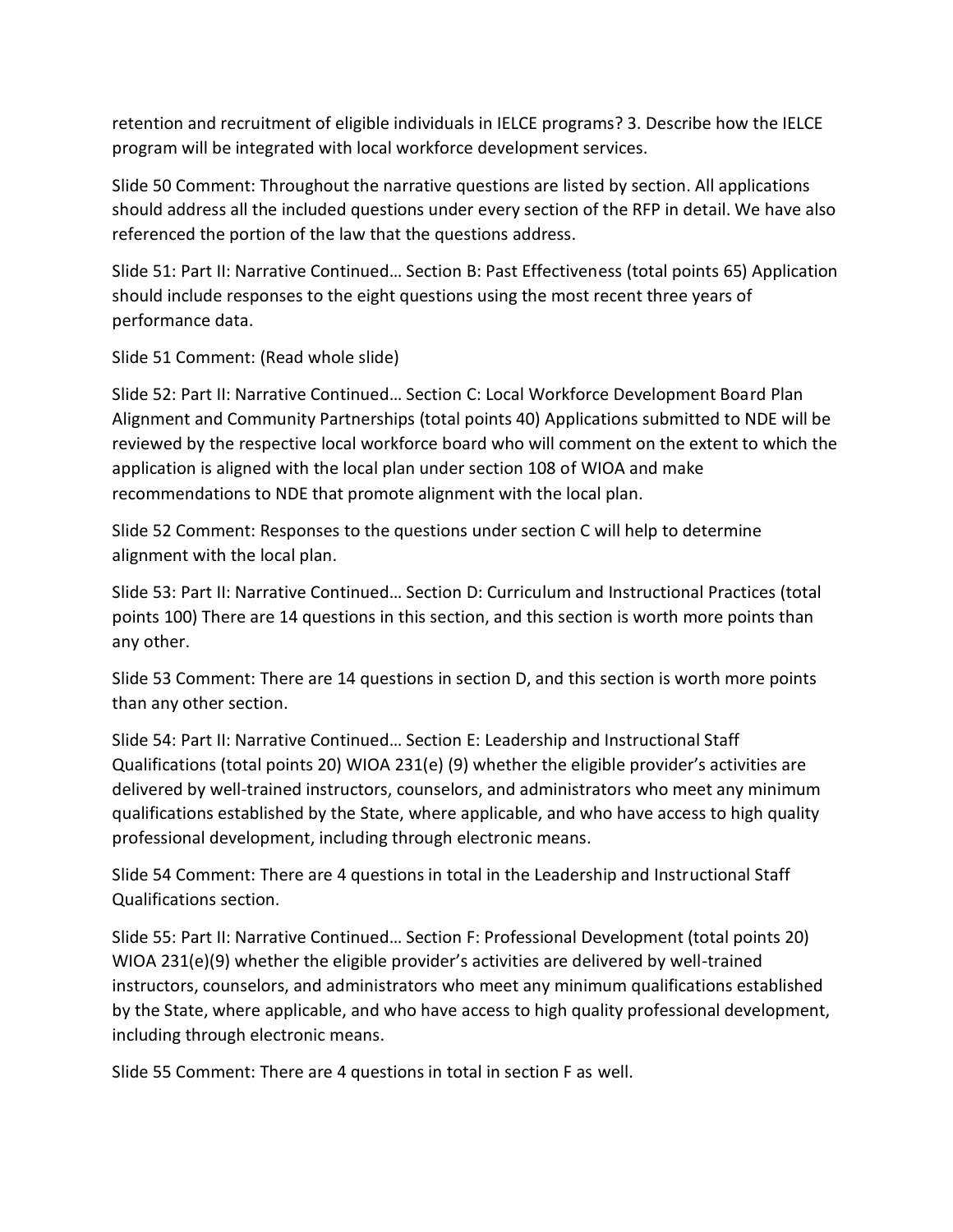Slide 56: Part II: Narrative Continued… Section G: Data Collection & Accountability Reporting (total points 45) WIOA 231(e) $(12)$  whether the eligible provider maintains a high-quality information management system that has the capacity to report measurable participant outcomes and to monitor program performance.

Slide 56 Comment: As is the case with the basic funds, the state covers the cost of the required Management Information System (MIS) – LACES by LiteracyPro Systems, Inc. We will be reviewing this section looking for the capacity to maintain the data and use data for program decisions driving performance.

Slide 57: Part II: Narrative Continued… Section H: Budget & Funding Priorities Narrative (total points 20). Specify funding priorities and the estimated percentage of funding that will be allocated to each priority (table form is recommended). Explain how projected expenditures are reasonable and allowable. Be sure to detail the proposed use of funds in relation to the objectives, design and scope of project activities, including details of plans for professional development.

Slide 57 Comment: The budget & funding priorities narrative has two questions, we included those here.

Slide 58: Key Resources:

WIOA - https://www.govinfo.gov/content/pkg/PLAW113publ128/pdf/PLAW-113publ128.pdf.

Uniform Guidance 2 C.F.R. 200 - https://www.govinfo.gov/content/pkg/PLAW-113publ128/pdf/PLAW-113publ128.pdf

Nevada Adult Education and Family Literacy Act Handbook https://nevadaadulteducation.org/Administrators/Handbook

Federal Regulations on WIOA Title II - https://www.ecfr.gov/cgibin/retrieveECFR?gp=&SID=73c2c292bd1edff6fffab8fb15a71812&mc=true&n=pt34.3.463&r=P ART&ty=HTML

Federal Regulations on WIOA Title II Section 243 Integrated English Literacy and Civics Education Program - https://www.ecfr.gov/cgi-bin/textidx?SID=73c2c292bd1edff6fffab8fb15a71812&mc=true&node=sp34.3.463.g&rgn=div6

Slide 58 Comment: We encourage you to review these resources and we'll leave this slide visible while we have you enter any questions into the questions box. Remember we will not be answering any questions today, aside how to utilize the questions box to type into. A transcript of this webinar will be posted under the Frequently Asked Questions (FAQs) on the NDE website under the posting for the RFP following the second available webinar on February 14th. The webinar on February 14th will have the exact same script as the webinar on February 3<sup>rd</sup>. Questions may also be sent to nolsen@doe.nv.gov and will be answered within the FAQs. We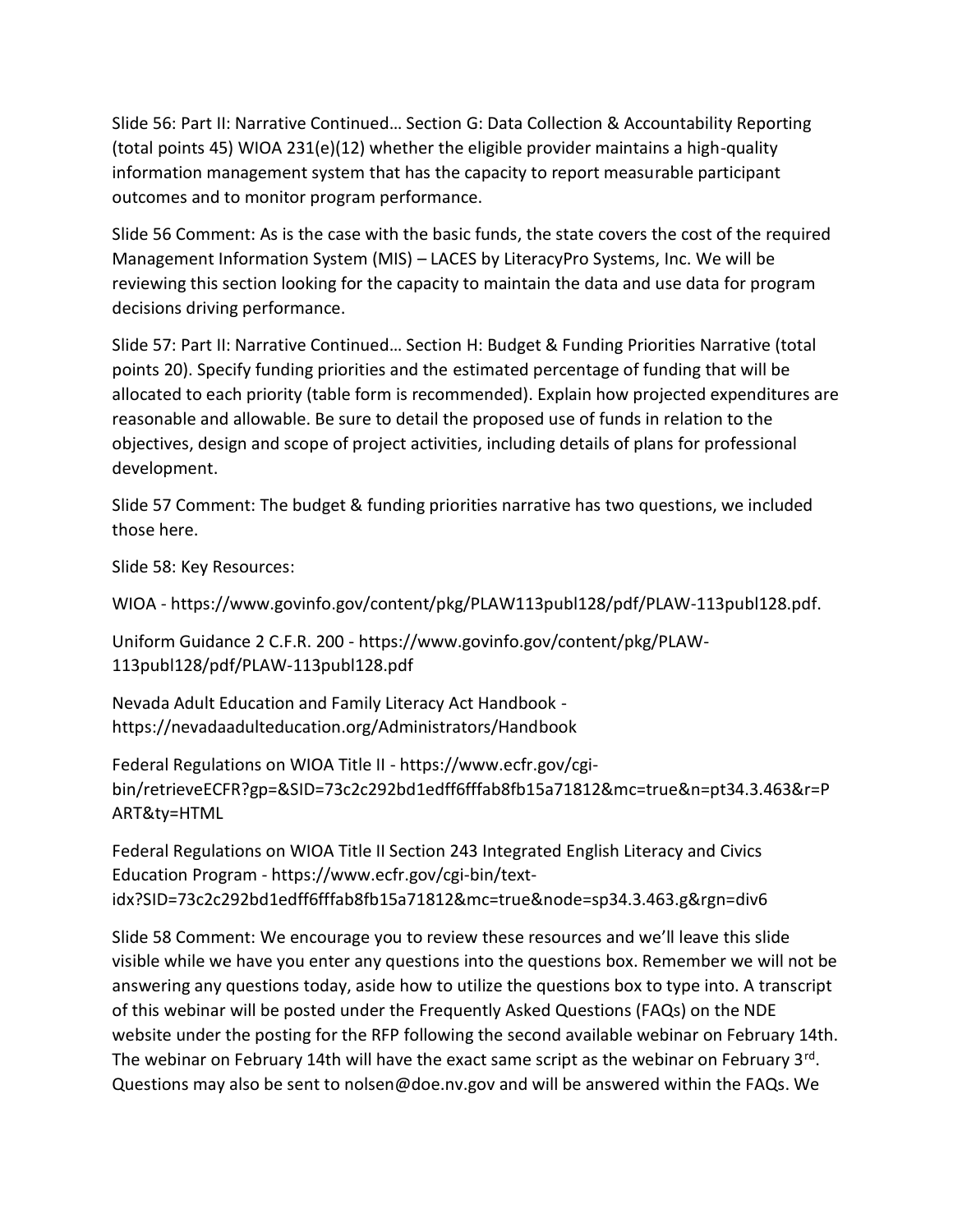will collect questions through the questions box for the next five minutes. Thank you for your attendance to this webinar.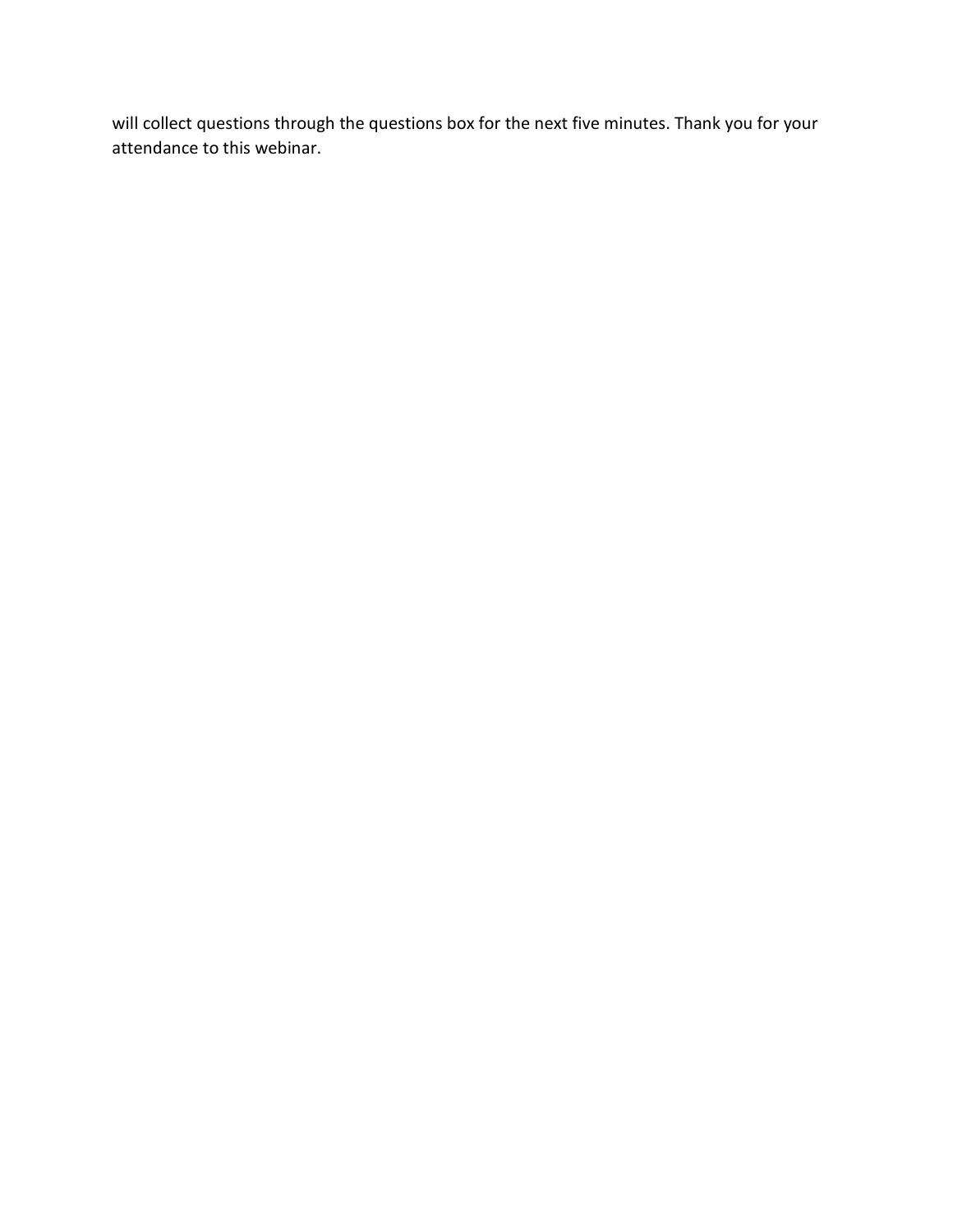## **Adult Education and Family Literacy Act Request for Proposals RFP Informational Webinar Questions and Answers (Q&A)**

Notice: The second webinar was held at 9 AM, and posted as such, although the GoToWebinar invitation had 9 PM as the event time.

1. Please confirm the maximum number of pages for the Basic Instructions narrative. The webinar indicated no more than 10 pages, but the actual RFP states 20 pages.

We failed to differentiate the page count allowed for submission between the application for Basic Instruction and the IELCE application during our informational webinar. The narrative is restricted to 20 pages for the Basic Instruction application and 10 pages for the IELCE application. Both RFPs contain the correct page limitation.

2. On page 10 appears the table of programs eligible for a pre-disapproval hearing, but there is no documentation describing the table or the process of § 76.401 Disapproval of an application—opportunity for a hearing.

On page 10, the table is copied directly from the regulations and does not reference WIOA Title II; therefore, only the information after the table that references Title II is pertinent.

3. Page 8 of the RFP states that applicants applying for Section 225 funds must complete Section J. However, there is no Section J in the RFP.

Please refer to slide number 2 in the transcript above.

4. Do you foresee continued State Grant funding at approximately the current level over the next three years?

State funding has been and will continue to be allocated based on the proportionate percentage of federal funds received.

5. Is that 101%?

1% for outreach sites and a \$60,000 dollar base for each successful applicant is set-aside prior to the rest of the funding formula splits.

6. On page 39 of the BI RFP, it states "Using the Budget Priorities form below" I do not see the form

Unfortunately, the budget priorities form was removed due to ADA compliance issues. Applicants should provide a table listing the budget priorities and the estimated percentage of funding that will be allocated to each priority.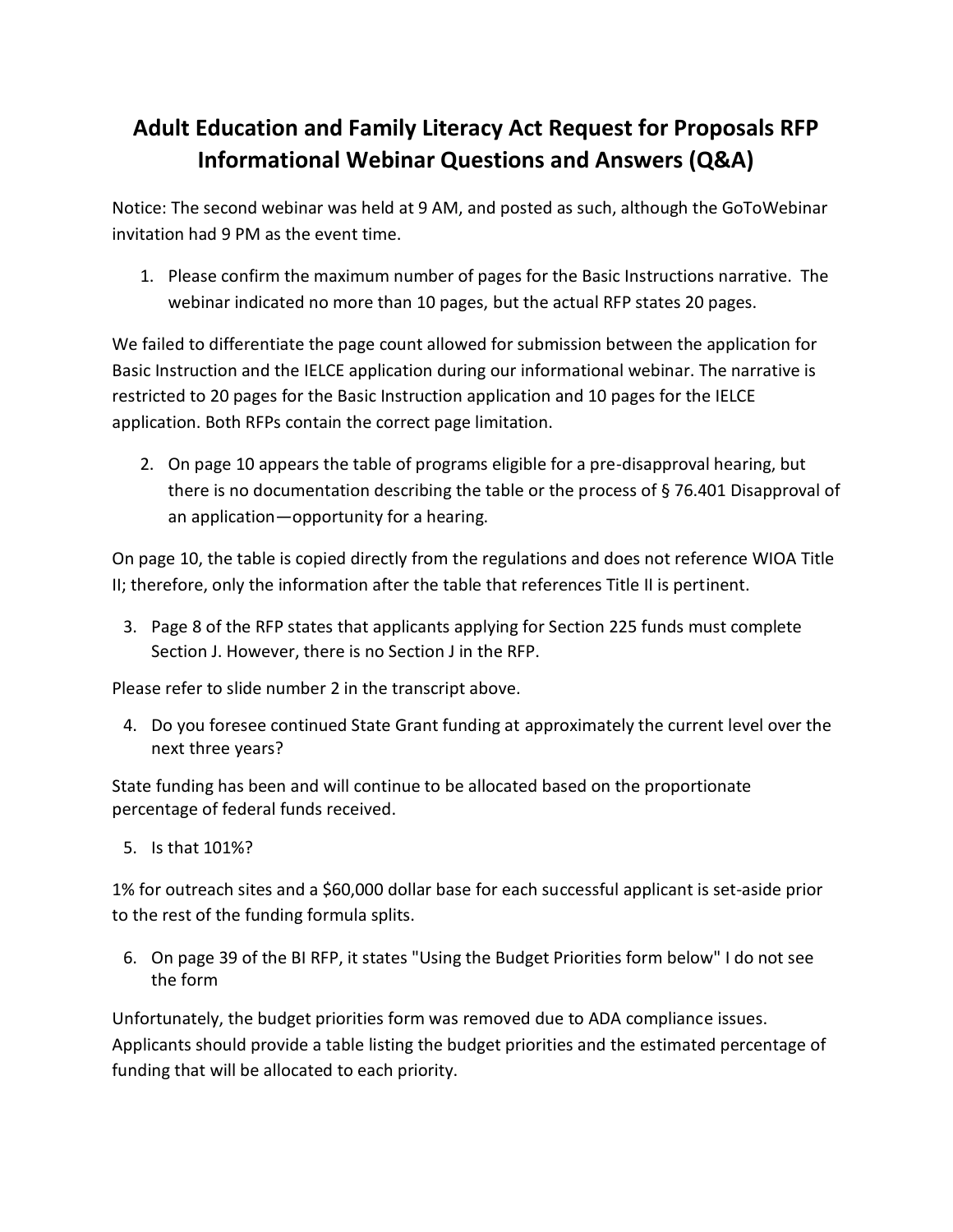7. Can we use the same template or format for both the BI and IELCE applications?

The Basic Instruction and IELCE are separate applications.

8. Should the proposed budget for BI include state funding?

Applicants are not proposing a dollar amount regardless of state or federal. Priorities and percentages are the only requirements.

9. Under the 13 priorities, #9, since the state does not have established minimum qualifications, could NDE provide any guidance on what is considered "well-trained"?

There is currently no state policy specifying minimum requirements for instructional and leadership staff. Applicants should list the qualifications of current or planned staff.

10. Where can we find the most current state plan?

You can find the most current plan at OWINN website: http://owinn.nv.gov/StatePlan/2020/

This plan has not yet been approved by OCTAE.

11. Is the proposed budget for three years or for just the upcoming FY?

There is no proposed budget required, only priorities and planned percentages based on priorities for the first year of the grant.

12. Where are the budget forms mentioned in Section H?

Unfortunately, the budget priorities form was removed due to ADA compliance issues. Applicants should provide a table listing the budget priorities and the estimated percentage of funding that will be allocated to each priority.

13. In both the Past Effectiveness section and the Eligibility based on Demonstration of Effectiveness section you ask in #'s 2-8 for "percentage of participants" - Do you want the percentage of completers or the percentage of the total population?

Each question should be answered based on the specifications of that question. In general, answers that include a percentage should be the percentage of the total applicable population.

14. For Section B - Past Effectiveness, #3 - We do not track these numbers in LACES. Evidence would be anecdotal. What is the point?

WIOA requires that an English Language acquisition program help eligible individuals who are English language learners achieve competence in reading, writing, speaking, and comprehension of the English language; and that leads to attainment of a secondary school diploma or its recognized equivalent; and transition to postsecondary education and training; or employment.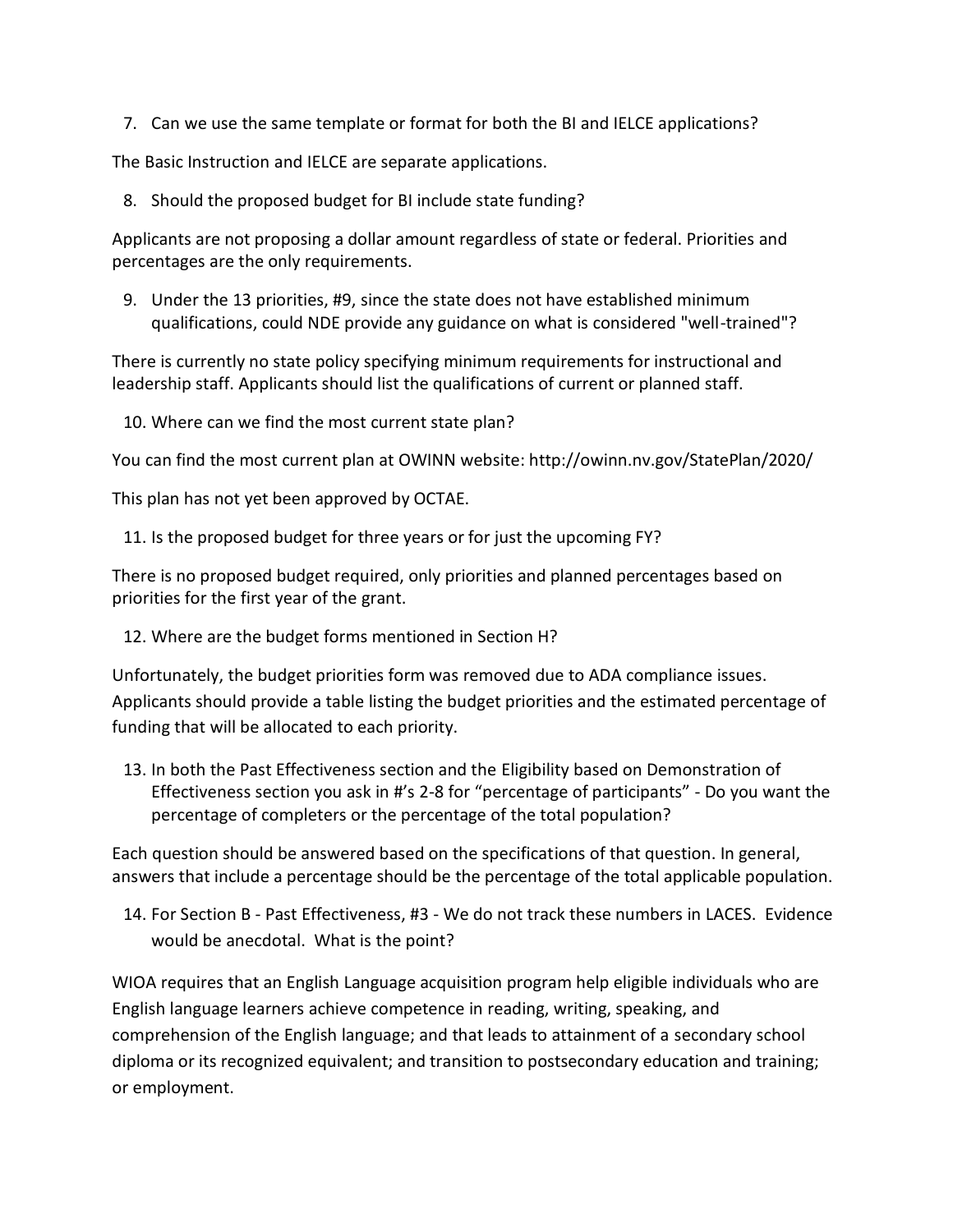15. For submission - Only a scanned copy is required?

Yes, see slide 29 for specifics.

16. Do scoring rubrics need to be attached to the RFP?

No, they do not.

17. Where/when will answers to questions be located?

Q&A will be posted on the NDE website below the RFP posting and will be updated weekly.

18. In regards to the IELCE grant past effectiveness requirement. Can you apply if you only have received funds from the AFEFLA basic?

Yes.

19. Does the GEPA statement need to be included in the RFP?

No. It is required that the state include the GEPA language in the RFP but it is not required that you include it in your submission.

20. Where can I find the certifications and applicant information pages in "Word" format?

We are not able to able to make the Word versions available at this time, you will need to print it from the PDF to obtain signatures and scan in to complete the application.

21. Are we required to mail the hard copies of the original application with original signatures? The only information we are able to find in the RFP is that the required copies must be submitted electronically to nolsen@doe.nv.gov with kjwastun@doe.nv.gov and ariannaflorence@doe.nv.gov copied.

No, you are only required to submit an electronic copy with scanned original signatures. No need for physical mailing of papers.

22. Not knowing the enrollments from the other applicants, it is challenging to estimate the ceiling amounts that we can request for. Can you provide additional guidance on what the maximum funding that we can request for?

You will not be requesting a specific budgeted amount, you will only be identifying budget priorities and the estimated percentage of the overall budget that will be used for each priority.

23. Will there be a Word version of the RFP posted as there was in 2017?

The only version that will be made available is currently posted on the department website as a PDF.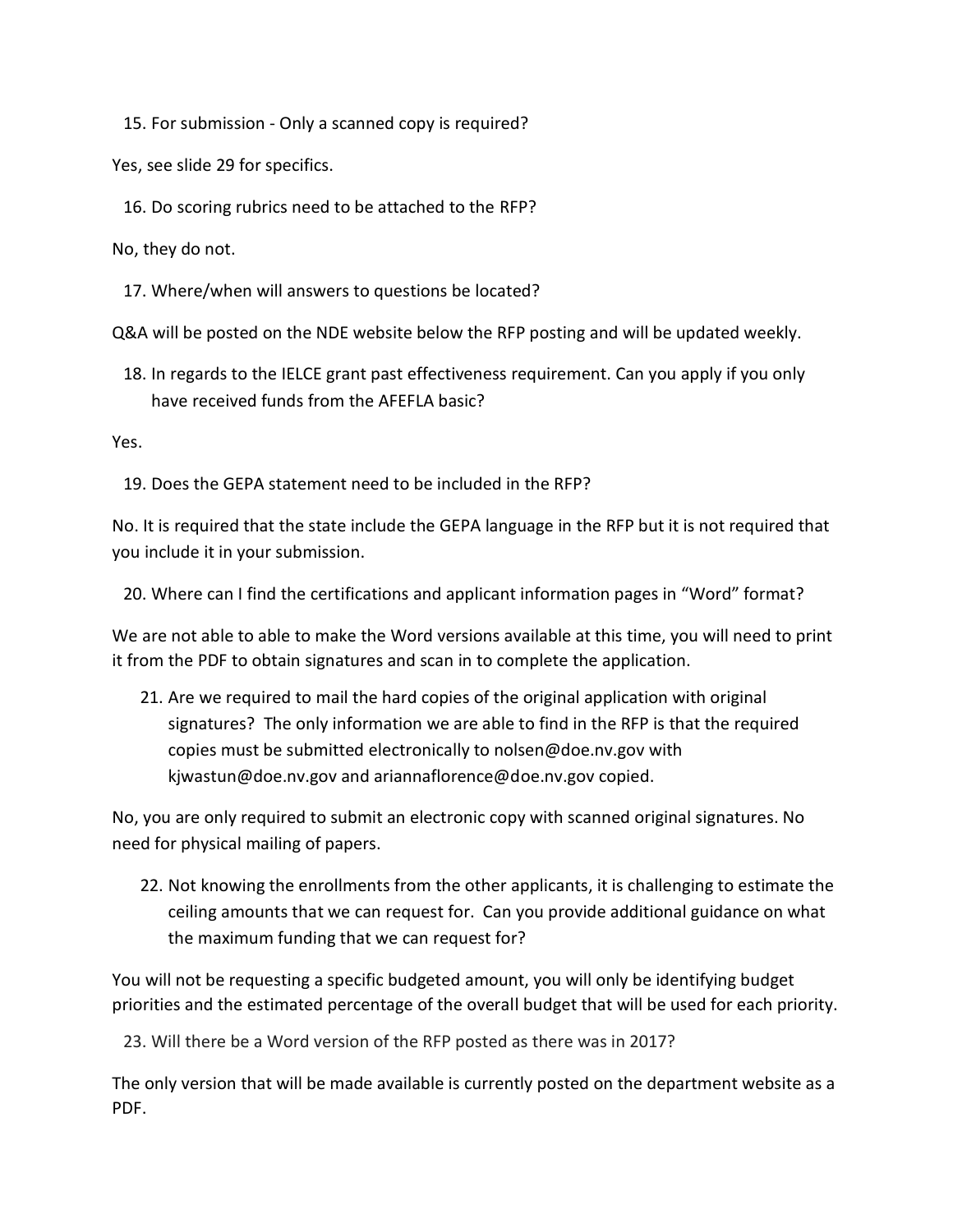24. Is there a 5% administrative cap for the IELCE funding?

No, there is no admin cap under the IELCE funding.

25. How can you show past effectiveness when you have not received this type of funding before?

https://www2.ed.gov/about/offices/list/ovae/pi/AdultEd/aefla/demonstrated-effectiveness-taguide-final.pdf

26. Under the Demonstration of Effectiveness and Past Effectiveness, it asks to provide information on helping participants obtain a high school equivalency certificate, is this correct? I thought HSE services were unallowable under the IELCE grant?

High School Equivalency testing functions are unallowable costs under AEFLA. AEFLA funds may not be used for paying for a test or for the salary, in part or whole, of HSE testing personnel or for funding professional development activities for HSE testing staff. HSE preparation, however, is allowable.

27. IELCE Program Components Graphic: